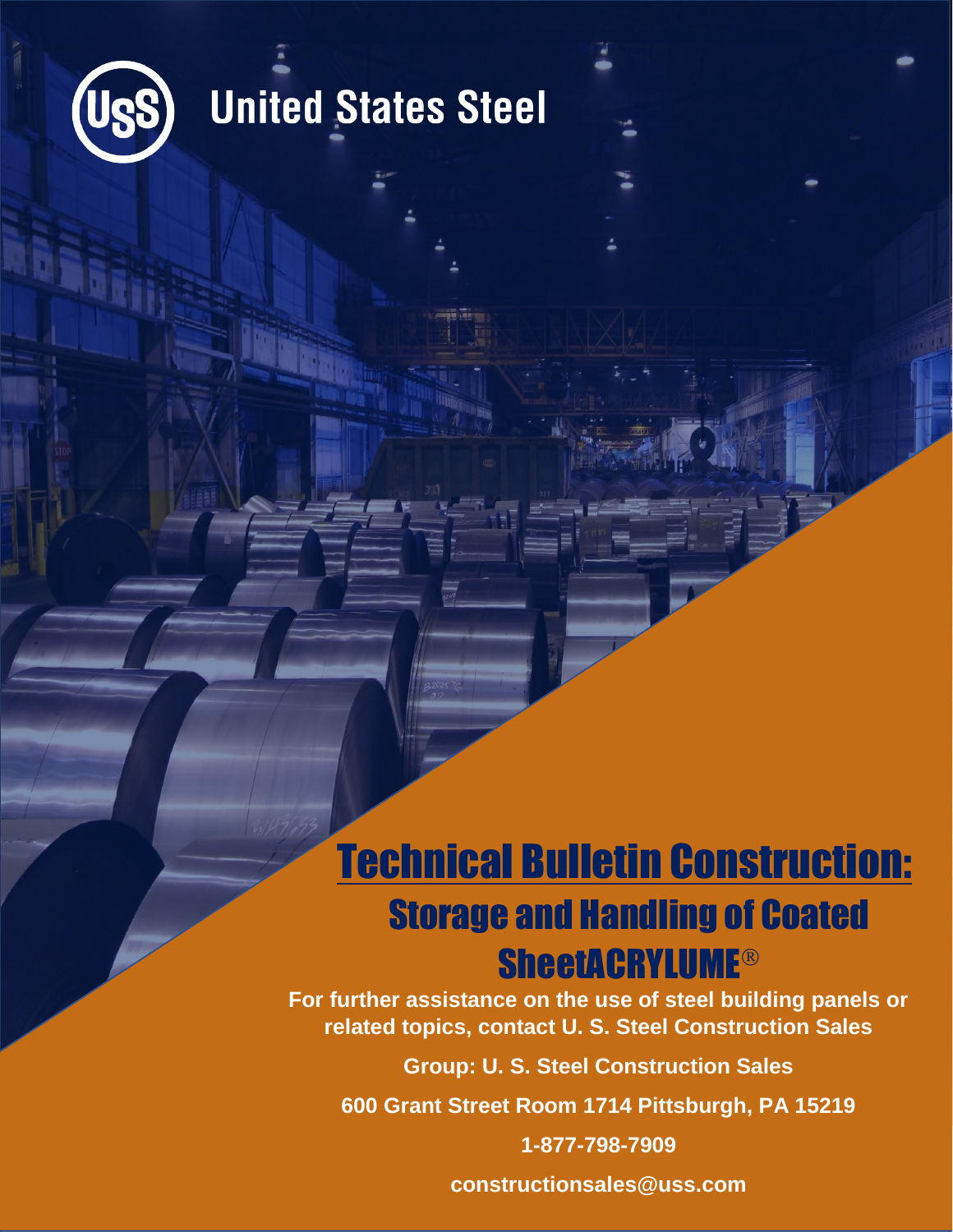# Storage and Handling of ACRYLUME® Coated Sheet

The material in this paper is intended for general information only. Any use of this material in relation to any specific application should be based on independent examination and verification of its unrestricted availability for such use, and a determination of suitability for the application by professionally qualified personnel. No license under any United States Steel Corporation patents or other proprietary interest is implied by the publication of this paper. Those making use of or relying upon the material assume all risks and liability arising from such use or reliance.



For further assistance on the use of steel building panels or related topics, contact U. S. Steel Construction Sales Group:

> U. S. Steel Construction Sales 600 Grant Street Room 1714 Pittsburgh, PA 15219 1-877-798-7909 constuctionsales@uss.com



**United States Steel** 

#### **Product Description**

ACRYLUME<sup>®1</sup> Coated Sheet Steel is U. S. Steel produced GALVALUME<sup>®1</sup> Sheet Steel with a thin acrylic-based polymer coating. ACRYLUME<sup>®</sup> Coated Steel Sheet incorporates a tough and durable protective surface film that assists in roll forming of the sheet and imparts lasting long-term corrosion protection to the material. However, the acrylic is extremely thin (approximately 1 micrometer or 1/25 of a mil) and can be damaged by improper handling. As with other coated steel products, such as "bare" GALVALUME<sup>®</sup> Coated Sheet Steel, the acrylic coated sheet should be stored and handled carefully. This includes proper storage and handling at the roll former and on the job site.

#### **Storage and Handling**

Conditions that have a negative impact on the ACRYLUME<sup>®</sup> Coated Sheet Steel, as well as GALVALUME<sup>®</sup> Sheet Steel include:

- Marine atmospheres with constant spraying of salt or fresh water.
- Fallout of corrosive materials including, but not limited to, chemicals, fumes, ash,
	- cement dust, and animal wastes.
- Water runoff from lead or copper articles or metallic contact with lead or copper.
- Corrosive fumes or condensates generated or released within the building.

Situations that may affect the long-term corrosion resistance of the acrylic-coated sheet include:

- Chemical or mechanical damage of the acrylic or metallic coating during shipment, handling, fabrication, or erection.
- Failure to provide free drainage of water including condensation.
- Failure to remove debris from the surface of the material.
- Contact with green or wet lumber.
- Presence of damp or wet insulation materials.
- $1$  ACRYLUME<sup>®</sup> is a registered trademark of United States Steel Corporation.

 $1$  GALVALUME® is an internationally registered trademark of BIEC International, Inc. and some of its